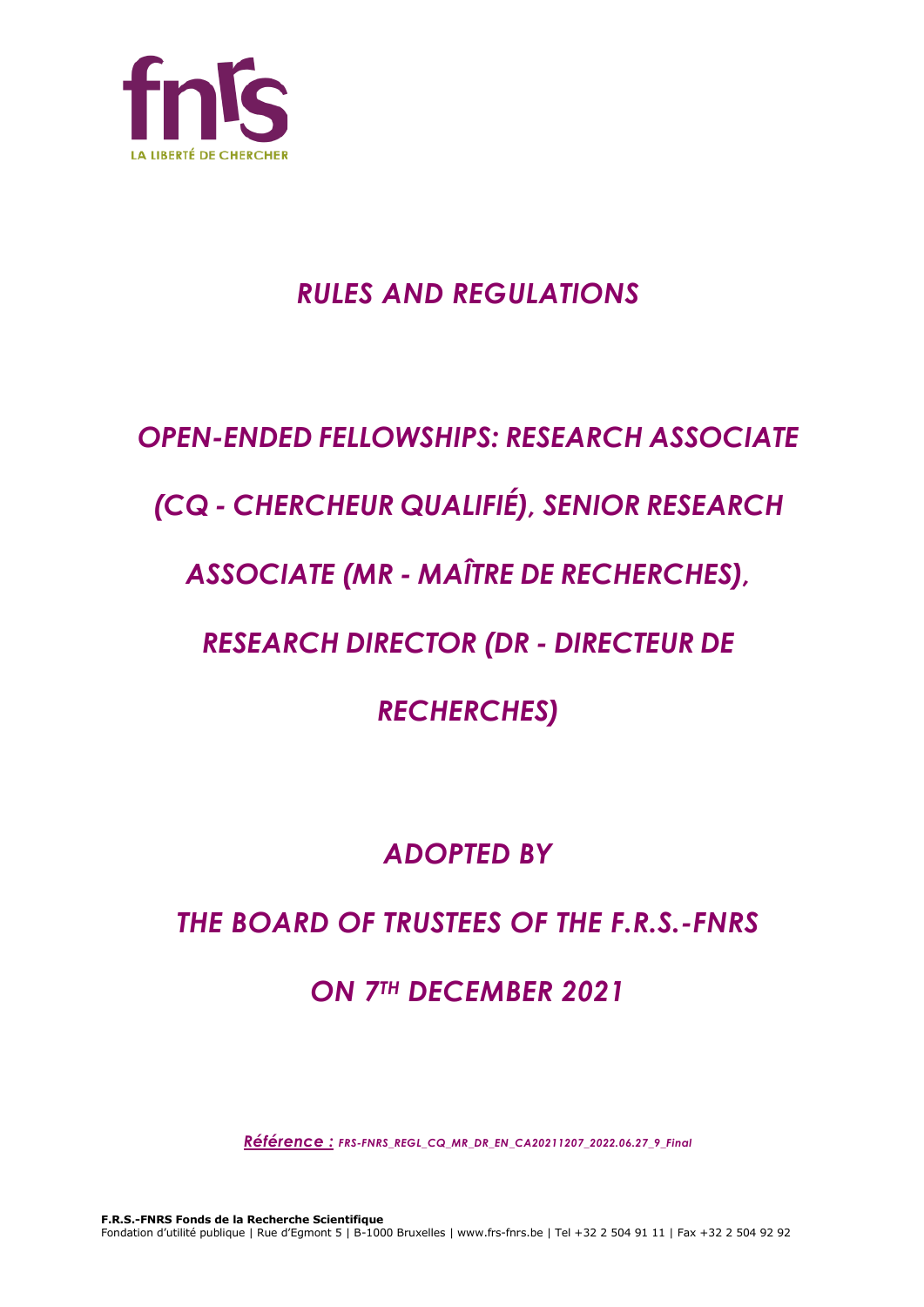### **TABLE OF CONTENTS**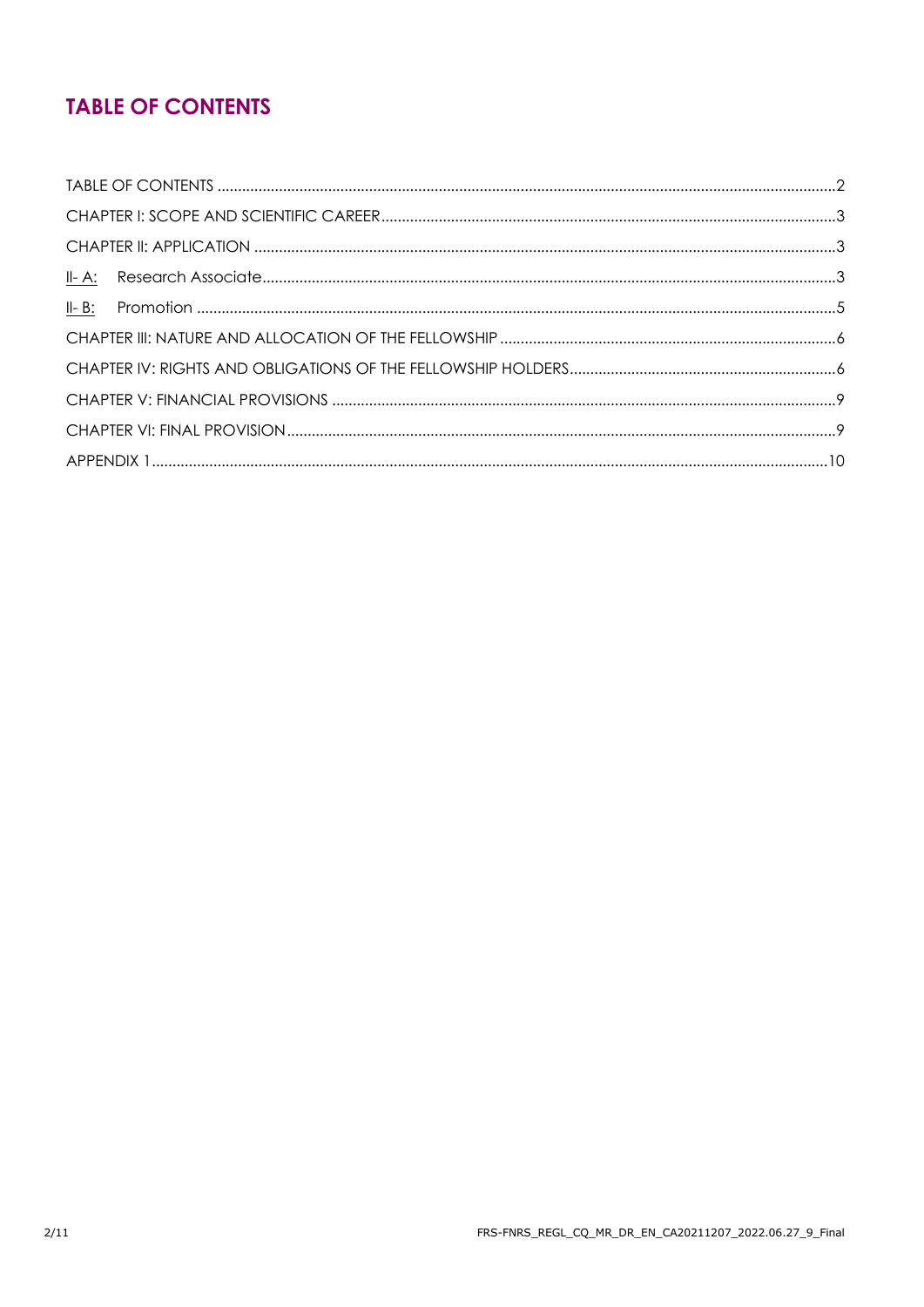### **CHAPTER I: SCOPE AND SCIENTIFIC CAREER**

### Article 1

The rules and regulations hereinafter are only applicable to holders of Research Associate (CQ - Chercheur qualifié), Senior Research Associate (MR - Maître de recherches) and Research Director (DR - Directeur de recherches) fellowships of the Fund for Scientific Research - FNRS (F.R.S.-FNRS) within a university of the French-speaking Community of Belgium.

### Article 2

The open-ended fellowship includes three positions:

- The Research Associate fellowship (CQ);
- The Senior Research Associate fellowship (MR);
- The Research Director fellowship (DR).

CQ, MR and DR applications must be submitted under Grants and Fellowships Call of the Fund for Scientific Research - FNRS (F.R.S.-FNRS).

### Article 3

No applicants may apply for a fellowship if they already have benefited from it.

### Article 4

The Board of Trustees of the F.R.S.-FNRS shall decide on the allocation of the fellowships.

Concerning the nominations for a Research Associate fellowship, the Board of Trustees of the F.R.S.-FNRS shall consider the availabilities of permanent positions assigned to the universities of the French-speaking Community of Belgium listed in Appendix 1.

### **CHAPTER II: APPLICATION**

### **II- A: RESEARCH ASSOCIATE**

### Article 5

Applicants to a Research Associate fellowship must have obtained the academic degree of Doctor after the defence of a thesis and issued by an academic institution.

A copy of the PhD diploma must be enclosed in the application file or sent to the F.R.S.-FNRS by the time of the validation deadline set for the academic authorities (rectors) at the latest.

### Article 6

Applicants to a Research Associate fellowship must have obtained the academic degree as referred to in article 5 for maximum 10 years. This term shall expire at the latest on the validation deadline fixed for the academic authorities (rectors) to validate applications.

The maximum period of time set in paragraph 1 is extended for one additional year per childbirth and/or adoption.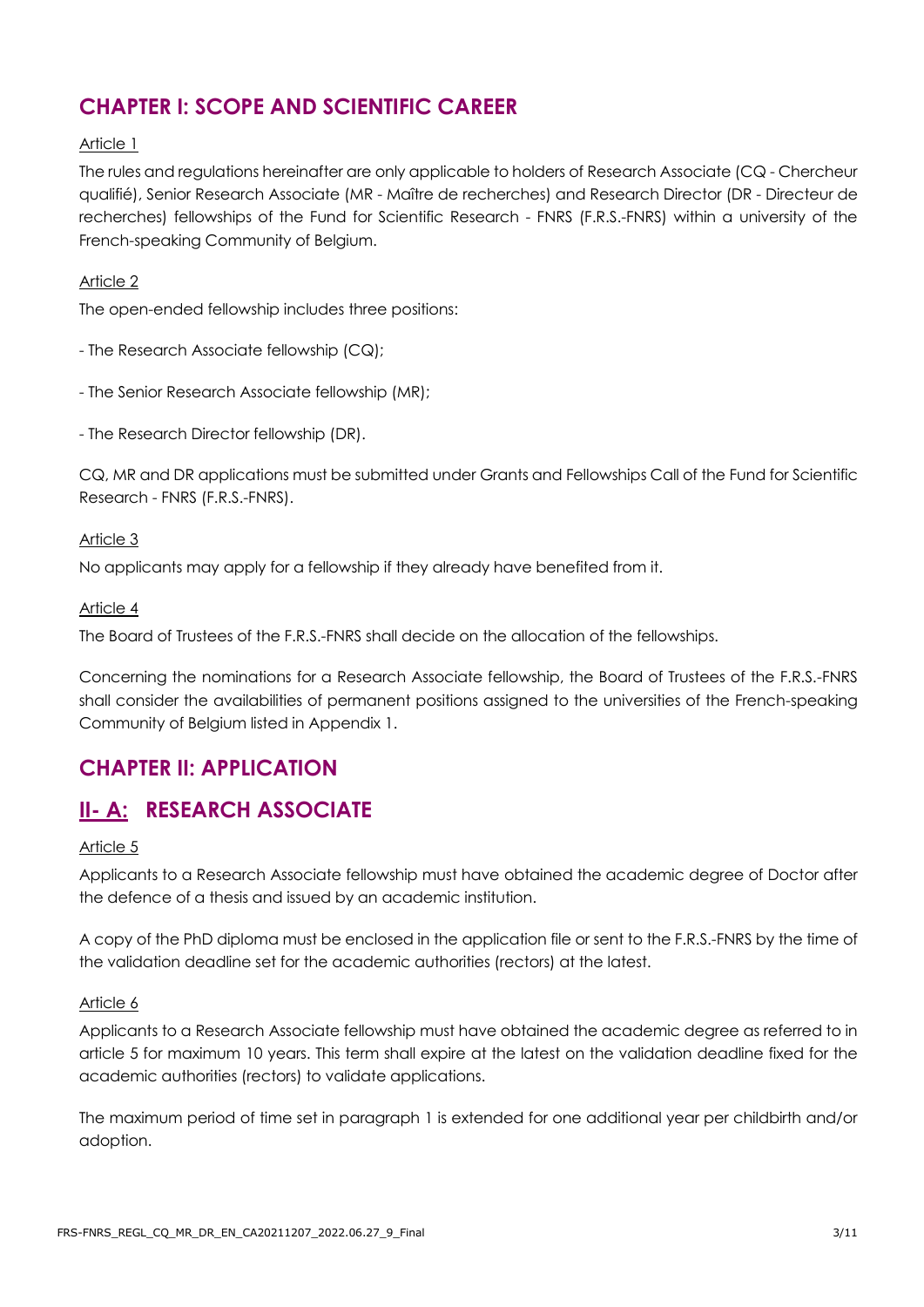### Article 7

The promoter of an applicant to a Research Associate fellowship must meet the following conditions altogether:

- Be permanently appointed<sup>1</sup> to an academic or scientific position or on probation in a university of the French-speaking Community of Belgium listed in Appendix 1.
- This appointment must have a final and conclusive assent from the competent body to legitimize this appointment in accordance with the Law or the university regulations by the time of the validation deadline set for the academic authorities (rectors) at the latest.
- This academic or scientific position must be effective by the time of the starting date of the fellowship, i.e., by 1st October of the year of the Grants and Fellowships Call concerned at the latest.

The promoter permanently appointed who will access the legal age of retirement / become professor emeritus by the validation deadline set for the academic authorities (rectors) is not eligible.

### Article 8

Applicants to a Research Associate fellowship may not apply more than three times.

### Article 9

The Grants and Fellowships Call is opened once a year and is published on the F.R.S.-FNRS website.

The application for a Research Associate (CQ) fellowship can be submitted in French or in English. It must only be submitted on [e-space,](https://e-space.frs-fnrs.be/) the online platform dedicated to the calls for proposals.

It is recommended to applicants who wish to have their application file assessed by [Scientific Commissions](https://www.frs-fnrs.be/docs/Reglement-et-documents/FRS-FNRS_Champs_descripteurs.pdf) dedicated to SEN (Exact and Natural Sciences) and SVS (Health and Life Sciences) fields, as well as the Scientific Commission SHS-2, to submit their application in English2.

All applications are submitted to a procedure including three successive electronic validations on the dates that will be indicated when the call is published:

- a. The validation by the applicant: it accounts as a confirmation that the application file is complete.
- b. The validation by the promoter selected pursuant to article 7: the F.R.S.-FNRS transfers the application file to promoters so that they give their approval for the submitted research project and confirm the accuracy of the data provided by the applicant. The promoter may accept or refuse the application.
- c. The validation by the research administration (or Board of Education) of the university of the French-speaking Community of Belgium, the Authority to which the application file is transferred once promoters have given their consent. The academic authority may accept or refuse the application. The validation deadline set for the rectors puts a final end to the call for proposals.

<sup>1</sup> *Does not include logisticians.*

<sup>2</sup> *Should the application file be submitted in French, the F.R.S.-FNRS may require the applicant to provide a translation in English for the purpose of conducting the [ex-ante evaluation.](https://www.frs-fnrs.be/docs/Reglement-et-documents/FRS-FNRS_Guide_Evaluation_EN.pdf)*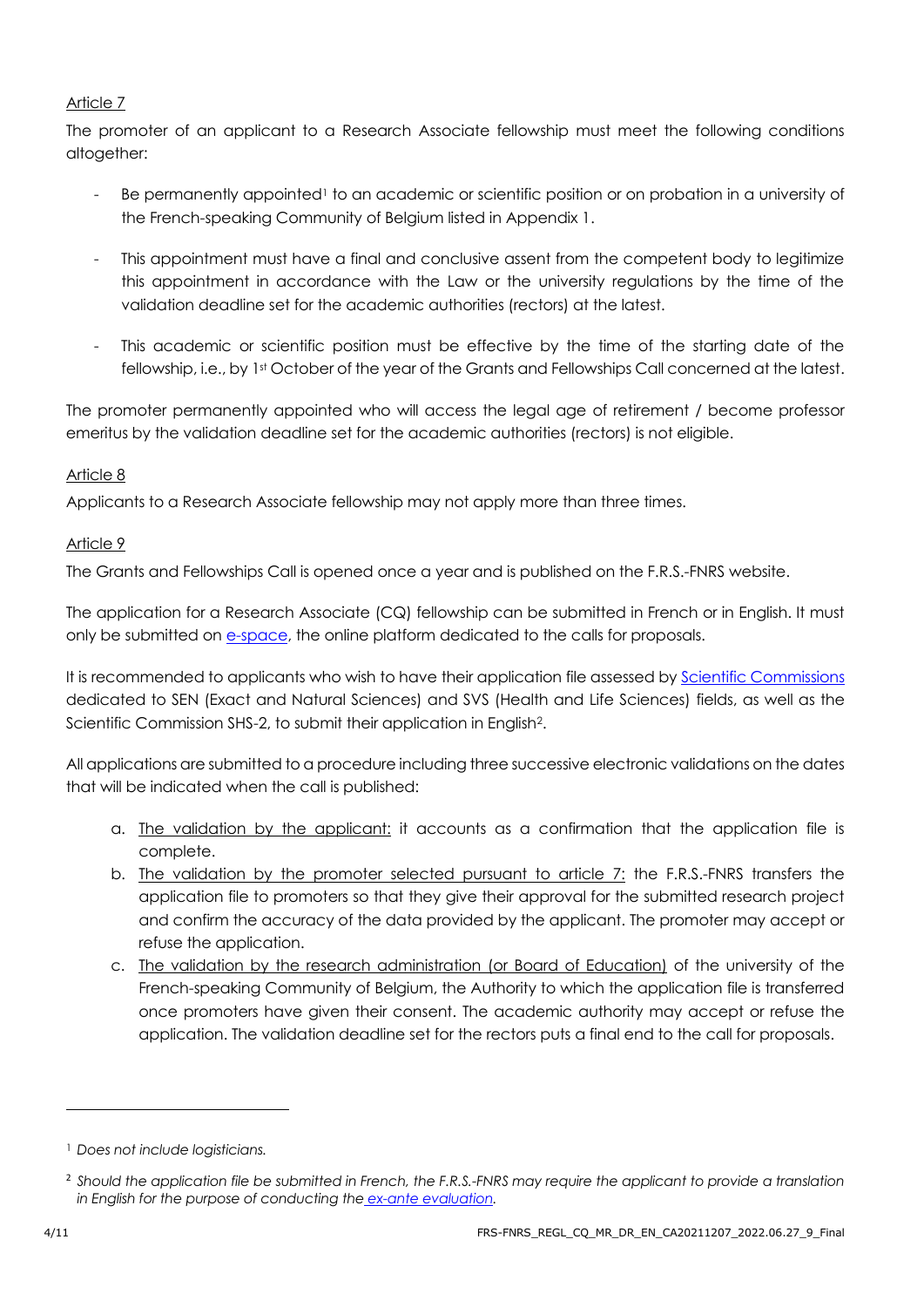Applications that have not been validated within the time-frame of the call cannot be taken into account.

A mini-guide specifies the validation dates as well as the documents which must be included in the application.

### **II- B: PROMOTION**

### Article 10

Holders of a F.R.S.-FNRS Research Associate fellowship may seek promotion to the title of Senior Research Associate as from the beginning of the  $8<sup>th</sup>$  academic year following their appointment, provided that they have been carrying out a fundamental research activity for those years.

The promotion to the title of Senior Research Associate may not be sought more than three times over a period of nine years.

### Article 11

Senior Research Associates who genuinely carry out the fellowship may seek promotion to the title of Research Director as from the beginning of the 4<sup>th</sup> year of the Senior Research Associate fellowship.

The promotion to the title of Research Director may not be sought more than three times over a period of nine years.

### Article 12

The Grants and Fellowships Call is opened once a year and is published on the F.R.S.-FNRS website.

The application for a Senior Research Associate (MR) or Research Director (DR) fellowships can be submitted in French or in English. It must only be submitted on [e-space,](https://e-space.frs-fnrs.be/) the online platform dedicated to the calls for proposals.

It is recommended to applicants who wish to have their application file assessed by [Scientific Commissions](https://www.frs-fnrs.be/docs/Reglement-et-documents/FRS-FNRS_Champs_descripteurs.pdf) dedicated to SEN (Exact and Natural Sciences) and SVS (Health and Life Sciences) fields, as well as the Scientific Commission SHS-2, to submit their application in English<sup>3</sup>.

All applications (MR and DR) are submitted to a procedure including two successive electronic validations on the dates that will be indicated when the call is published:

- a. The validation by the applicant: it accounts as a confirmation that the application file is complete.
- b. The validation by the research administration (or Board of Education) of a university of the Frenchspeaking Community of Belgium, to which the application file is transferred following the validation by the applicant. The academic authority may accept or refuse the application. The validation deadline set for the rectors puts a final end to the call for proposals.

Applications that have not been validated within the time-frame of the call cannot be taken into account.

A mini-guide specifies the validation dates as well as the documents which must be included in the application.

<sup>3</sup> *Should the application file be submitted in French, the F.R.S.-FNRS may require the applicant to provide a translation in English for the purpose of conducting the [ex-ante evaluation.](https://www.frs-fnrs.be/docs/Reglement-et-documents/FRS-FNRS_Guide_Evaluation_FR.pdf)*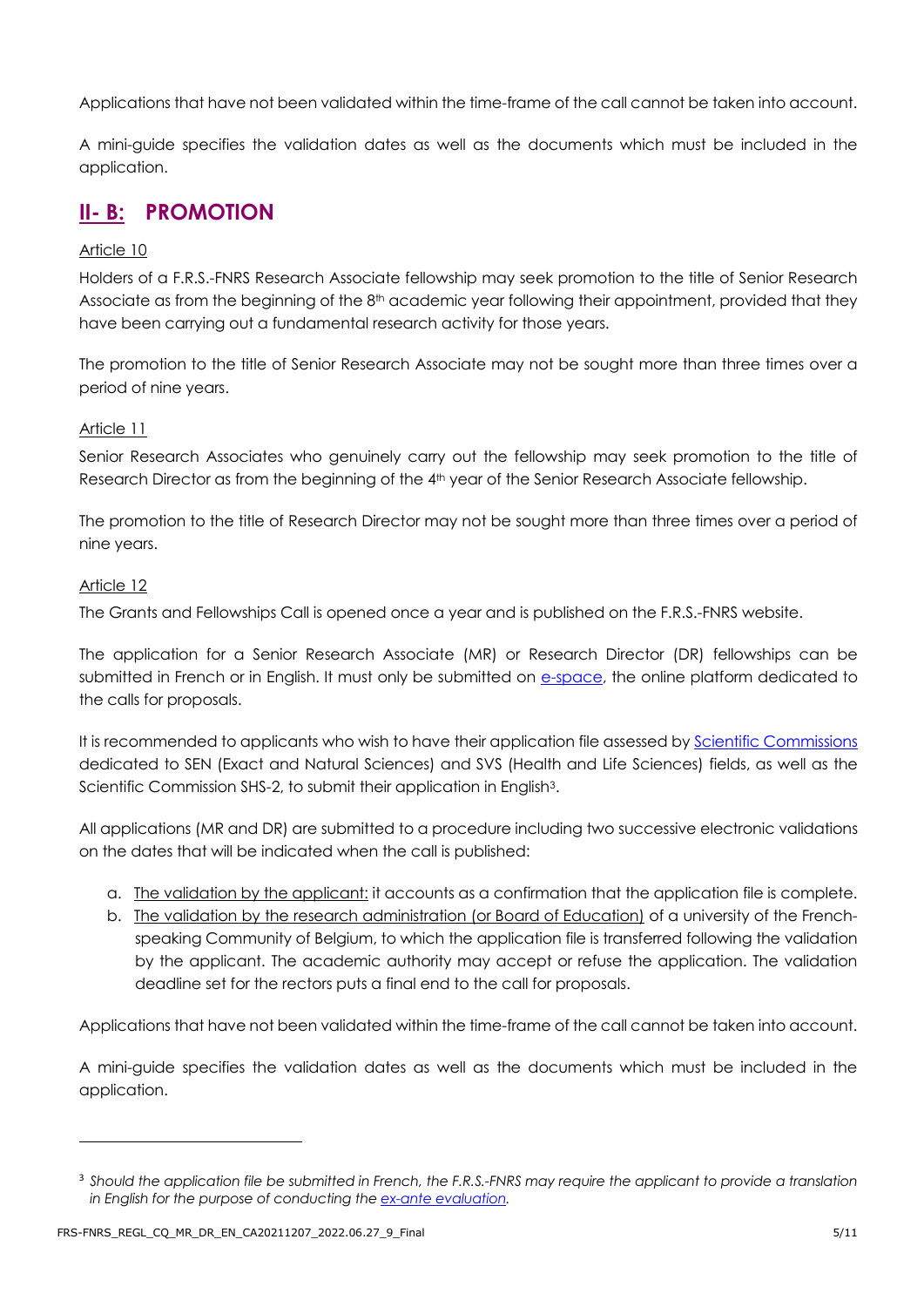### **CHAPTER III: NATURE AND ALLOCATION OF THE FELLOWSHIP**

### Article 13

The allocation of a Research Associate fellowship leads to an open-ended contract between the F.R.S.- FNRS and the fellowship holder.

### Article 14

As from their appointment, the Research Associate is independant from the promoter who carried their application. They may carry their research, use their funding and submit applications on their own.

The Research Associate and Senior Research Associate are not required to have a promoter for their promotion applications.

### **CHAPTER IV: RIGHTS AND OBLIGATIONS OF THE FELLOWSHIP HOLDERS**

### Article 15

Any research project being funded must observe statutory provisions in force governing ethics.

### Article 16

Holders of an open-ended fellowship are subordinated to the Board of Trustees of the F.R.S.-FNRS, which acts through its President and General Secretary. They pledge to respect the rules and regulations in force within the Fund.

They must respect the discipline enforced by the academic authority of the institution where they work and observe its rules and regulations. As researchers of the F.R.S.-FNRS, they are also required to adhere to the regulation on the property, protection and promotion of the results from the research carried out within the institution.

#### Article 17

Holders of an open-ended fellowship must conduct their research projects in a university of the Frenchspeaking Community of Belgium.

Holders of an open-ended fellowship may request authorisation to conduct their research in another institution which would not be provided by paragraph 1.

The request is admissible only upon authorisation of the academic authorities of the institution where they work and the academic authorities of the institution where they wish to conduct their research.

#### Article 18

Holders of an open-ended fellowship may seek authorisation from the F.R.S.-FNRS to change the object of their research.

#### Article 19

Holders of an open-ended fellowship may substitute teaching tasks for their administrative or supervising practical session tasks. However, the time devoted to those tasks cannot exceed three hours per week (90 hours per year) for holders of a Research Associate fellowship and more than four hours per week (120 hours per year) for holders of Senior Research Associate or Research Director fellowships.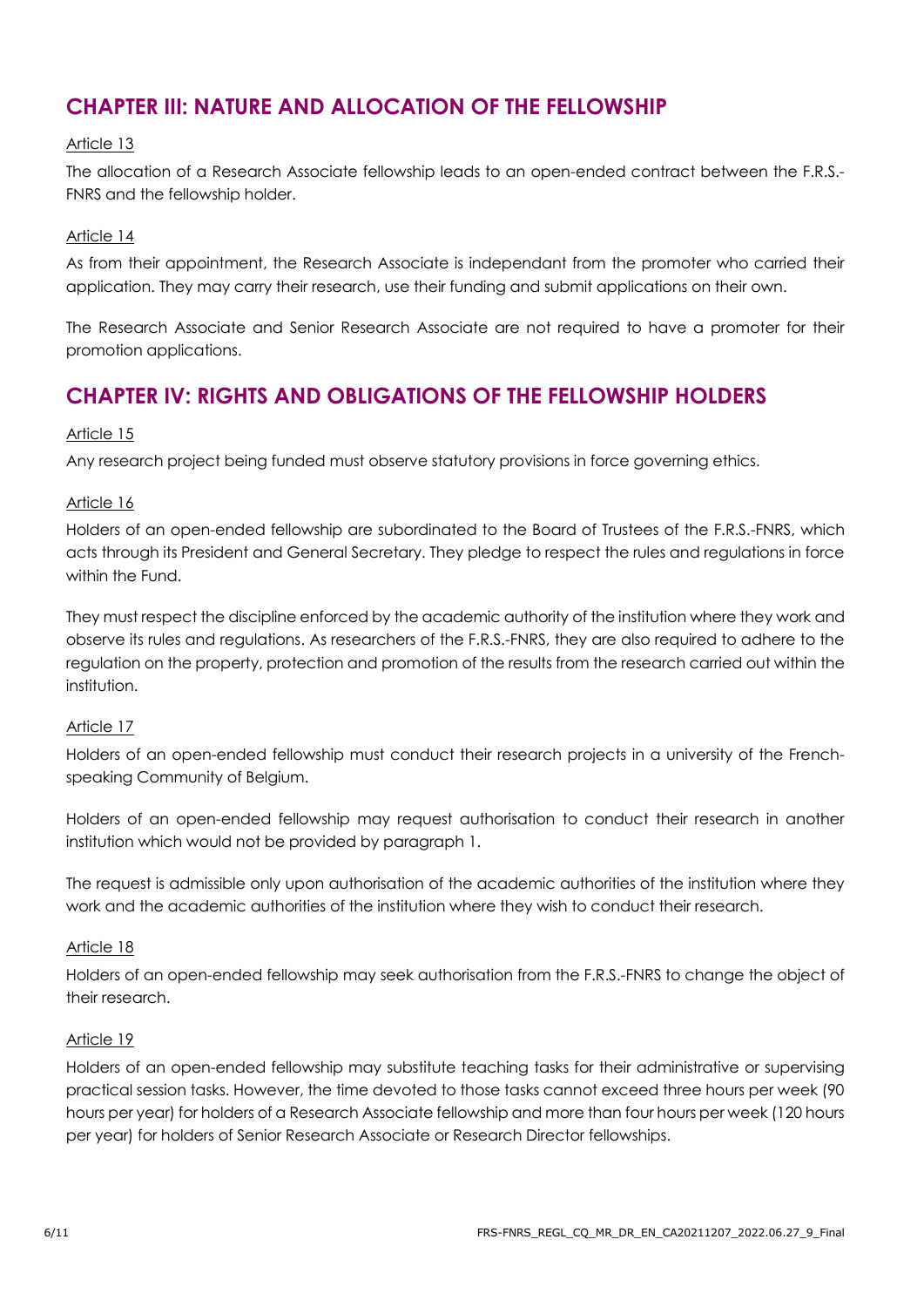In this case, the F.R.S.-FNRS may allow them to accept remuneration for teaching providing that the amount of that remuneration and the remuneration received from the Fund does not exceed the salary of a university lecturer and, in case of a Research Director, the salary of a professor. They can bear the title related to their teaching activities.

If the Head of the institution where they conduct their research allows it, they can supervise doctoral theses.

With the Rector and the Fund's approval, they may accept remunerated teaching duties performed outside the French-speaking Community of Belgium or expert work closely related to their scientific work and, should the workload not exceed half a day per week.

### Article 20

Except for the provisions in article 19, holders of an open-ended fellowship may not be part of the scientific or academic staff of a university or an academic institution, and may not receive any remuneration or salary.

However, the F.R.S.-FNRS may upon request authorise them to receive full or part of the allowances that they may be entitled to have for research stays abroad.

### Article 21

Holders of a Research Associate fellowship receive an operating credit during the first three years of their fellowship.

That credit can only be allocated if the holder genuinely carries out the fellowship.

#### Article 22

At the end of each academic year, holders of an open-ended fellowship are required to send to the F.R.S.- FNRS a report on the scientific activities they have carried out along the year. Every five years, this annual report shall be replaced by a five-year report. This report is to be uploaded on their personal e[-space](https://e-space.frs-fnrs.be/) page. Holders of an open-ended fellowship must also send a copy of those reports to the Head of the institution where they conduct their research.

The document relating to the evaluation procedure is available on the website [https://www.frs](https://www.frs-fnrs.be/docs/Reglement-et-documents/FRS-FNRS_Procédure_évaluation_quinquennale_CQ_MR_DR.pdf)[fnrs.be/docs/Reglement-et-documents/FRS-FNRS\\_Procédure\\_évaluation\\_quinquennale\\_CQ\\_MR\\_DR.pdf.](https://www.frs-fnrs.be/docs/Reglement-et-documents/FRS-FNRS_Procédure_évaluation_quinquennale_CQ_MR_DR.pdf)

#### Article 23

Fellowship holders shall mention in their publications, papers and reprinted/e-print alike that they have been Research Associate, Senior Research Associate or Research Director of the F.R.S.-FNRS.

#### Article 24

With the approval of the Head of the institution where they conduct their research, holders of an openended fellowship may request a one-year leave or their working time to be reduced to 75% or 50% for one year, with their salary reduced accordingly. They must also justify their request.

The authorisation to take such a leave or to benefit from such a reduction of work with reduction of salary can only be renewable once.

Periods of unpaid leave or reduction of work with reduction of salary can be taken under the conditions mentioned above providing that the overall period (leave and/or reduction) does not exceed a duration of two years calculated upon the career.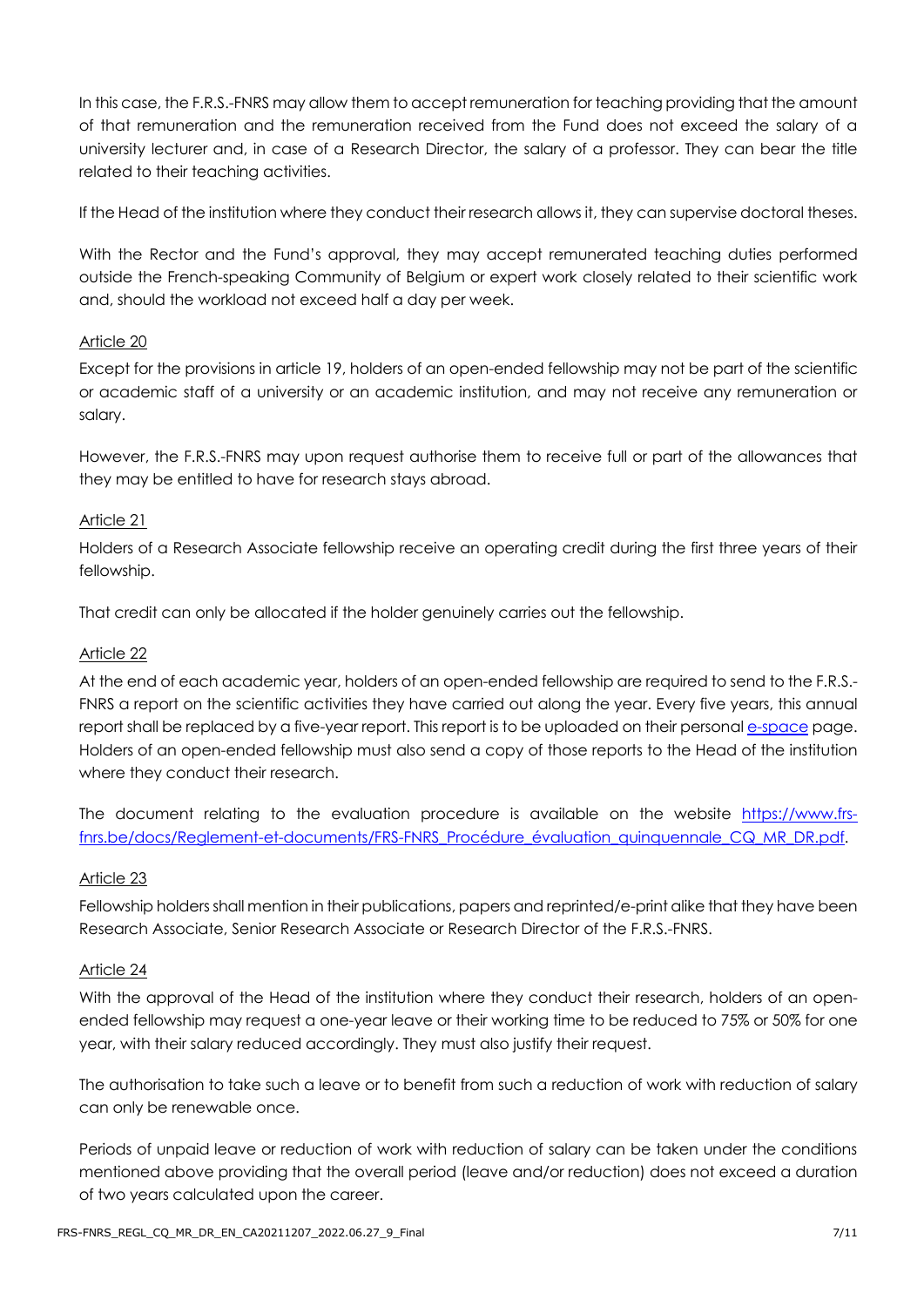If the unpaid leave is requested in order to exercise a political mandate following national, regional or European elections, or in case of full involvement in a minister (cabinet ministériel), its duration can exceptionally be extended to the duration of this political mandate.

In this case, the researcher must provide the F.R.S.-FNRS with proof of the existence of this mandate.

Overall periods of leave for political reasons may not exceed the duration of a political mandate for the entire career and must be limited, in any event, to 6 years in total.

### Article 25

Holders of an open-ended fellowship are allowed to charge a maximum of 50% of their working time on projects coming under one of the following categories:

- a) any program depending on the European Union (mainly, the European Union framework programmes for research and innovation);
- b) any program supporting participation to project of the European framework program;
- c) on favourable opinion of F.R.S.-FNRS beforehand, another European or international program. In this case, the fellowship holder will have to submit a specific motivated request to F.R.S.-FNRS via their university's administration;

and provided university made sure of the eligibility of staff costs of fellowship holder by the involved funder.

The 50% charging limit affects all of a fellowship holder's projects, including ERC projects (although the fellowship holder is allowed to dedicate more than 50% of their time).

In accordance with an agreement signed between the F.R.S.-FNRS and the universities of the Frenchspeaking Community of Belgium, each university shall commit to transferring annually to the F.R.S.-FNRS the list of it's researchers whose salaries are declared in programs mentioned at paragraph 1, as well as the amounts justified.

Those amounts refunded by the funder will then be available to researchers through the activation of a credit line opened by the university to cover science-related expenses.

The researchers involved are invited to contact the research department of the university where they perform their research.

#### Article 26

Holders of an open-ended fellowship who wish to study or pursue their research abroad must give prior notice to the F.R.S.-FNRS on their personal e[-space](https://e-space.frs-fnrs.be/) page at least 15 days before the actual date of departure.

In case of a long-term stay (90 days and more), an agreement of the Head of the institution where the holder of an open-ended fellowship must also be submitted to the F.R.S.-FNRS on e-space by the institution.

#### Article 27

Any change regarding the civil status, the family responsibility, the domicile or residence must be reported by the holder of an open-ended fellowship on their personal e[-space](https://e-space.frs-fnrs.be/) page, as soon as possible.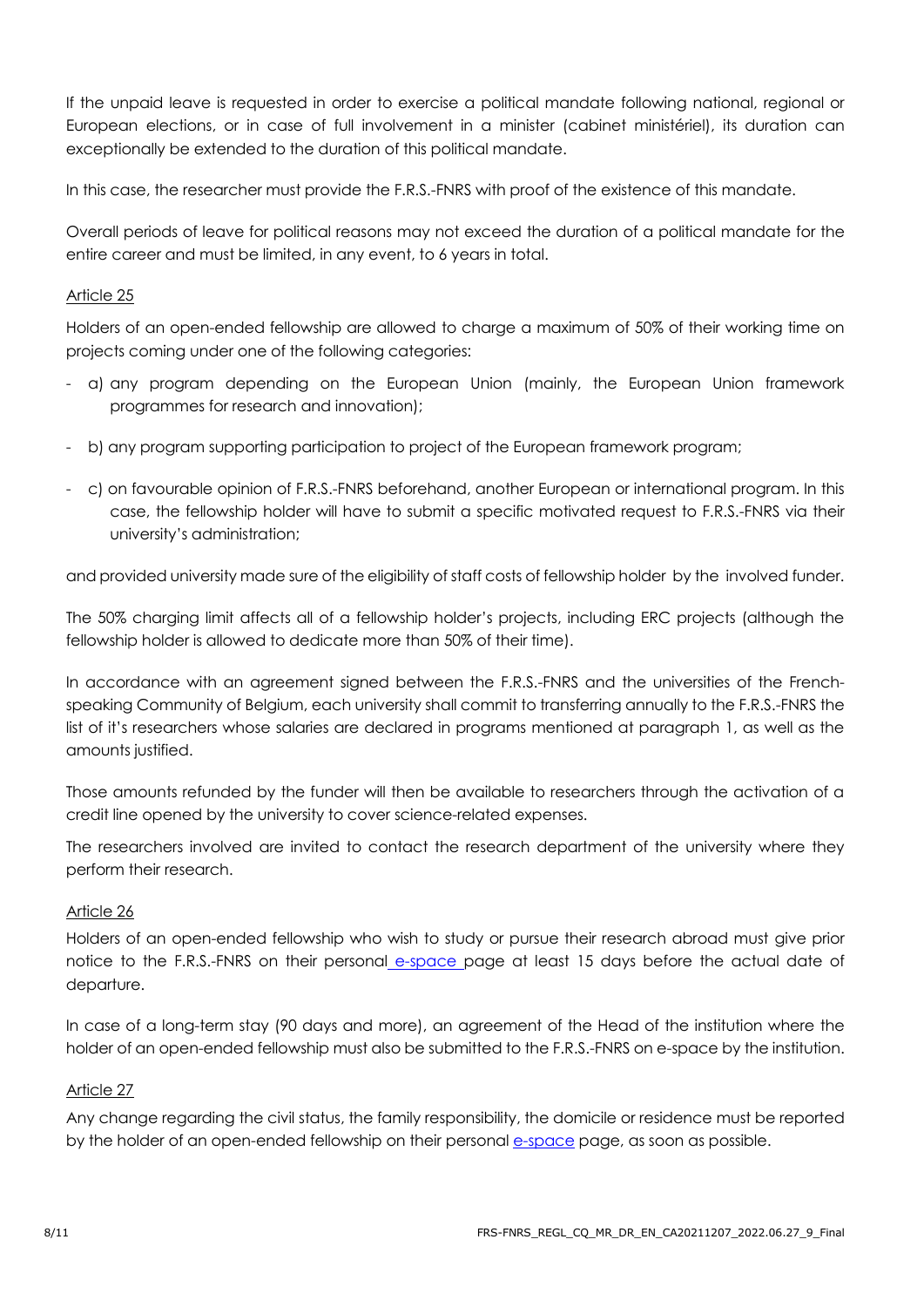### Article 28

Holders of an open-ended fellowship shall inform the F.R.S.-FNRS of any temporary interruption or suspension of work as soon as they can and for any reason whatsoever.

### Article 29

In case of illness or personal accident, a medical certificate attesting the starting date and the duration or extension of a period of incapacity for work must be submitted to the F.R.S.-FNRS within 48 hours following the beginning of the period; a copy must be sent to the relevant department of the institution where the fellowship holder carries out their research.

### Article 30

In case of work accident, the F.R.S.-FNRS staff department must be informed within 24 hours, by phone if necessary. The declaration of accident as well as the medical certificate establishing the accident must be sent to the Fund. The health department of the institution where the fellowship holder carries out their research must be informed as well.

### **CHAPTER V: FINANCIAL PROVISIONS**

### Article 31

Financial and social provisions are governed by specific rules and regulations.

### **CHAPTER VI: FINAL PROVISION**

### Article 32

Holders of an open-ended fellowship may terminate their fellowship agreement at any time. They shall give a written notice of their decision to the F.R.S.-FNRS and the Head of the institution where they have carried out their research programme.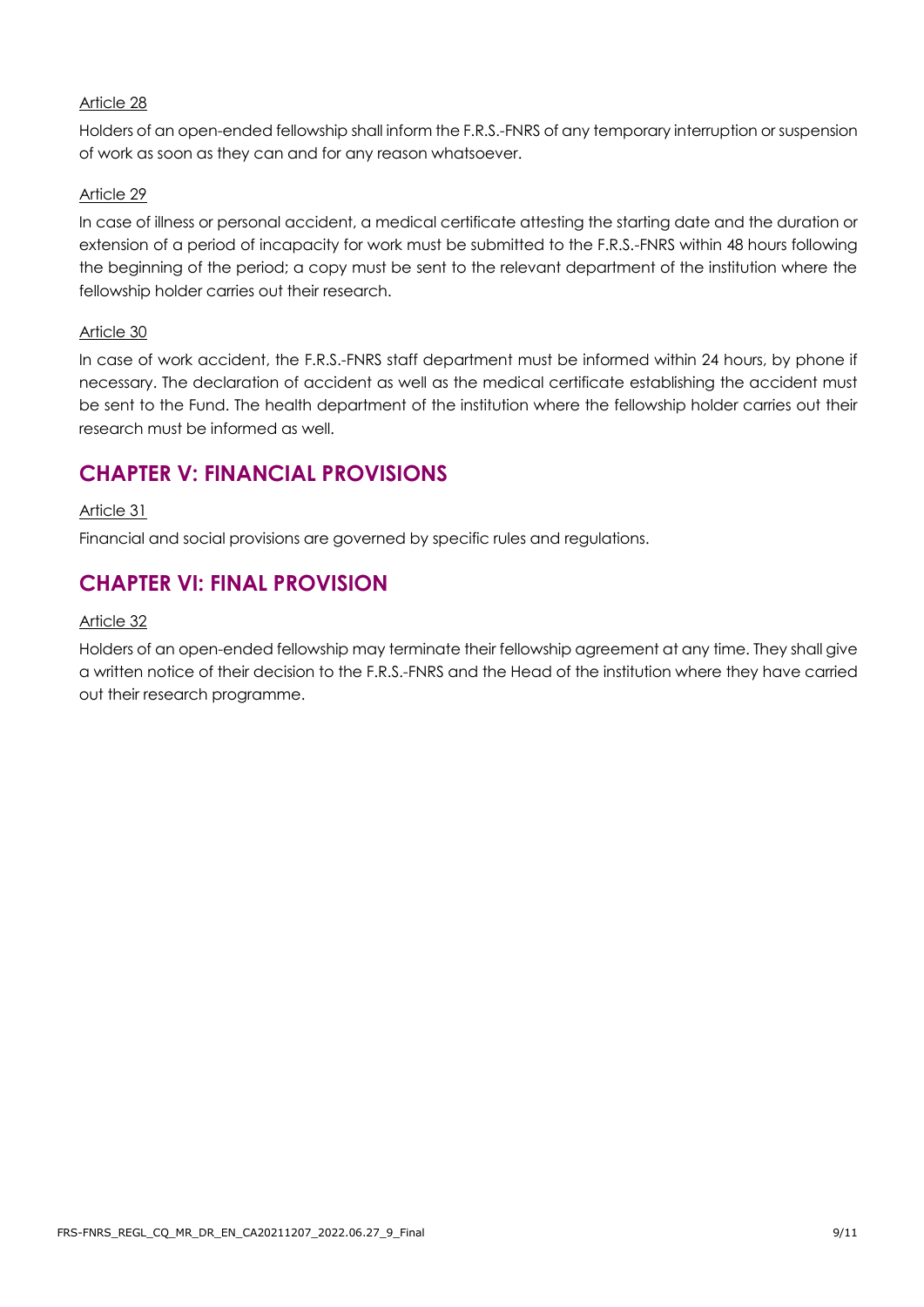### **APPENDIX 1**

Attached institutions

Instruments CQ/MR/DR

Grants and Fellowships Call